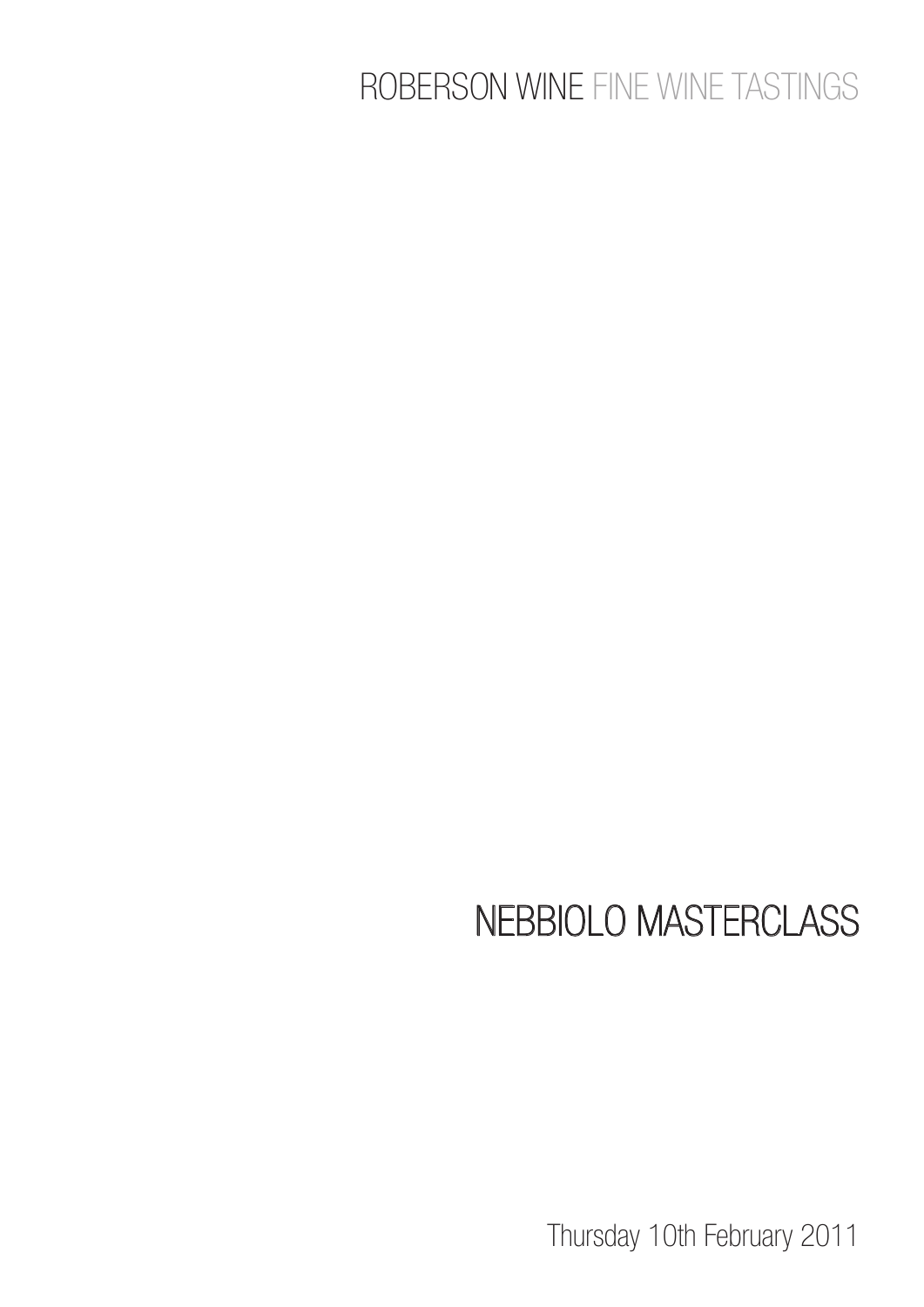## NEBBIOLO THE GRAPE

## NEBBIOLO

This enigmatic red grape is responsible for some of the world's finest and most long lived wines, with a reputation for quality and complexity that is familiar to wine lovers throughout the world. Why then is Nebbiolo so rarely seen planted outside of its native North West Italy? Why has Nebbiolo's global status as one of the wine world's treasures not led to the same internationalisation as Cabernet Sauvignon, Pinot Noir or Pinot Grigio? The answer lies in Nebbiolo's sensitivity to its surroundings, as this is a variety with a fondness for its homeland and the ideal growing conditions found there.

 As far back as the 13th century there are explicit mentions of a grape called 'Nibiol' being grown for wine production in the hills behind Turin. By this time Nebbiolo was a firm fixture in the viticulture of the region, and it went on to establish such a reputation that by the 15th century it was illegal to cut down a Nebbiolo vine in parts of what is now Barolo. The punishment for this heinous crime could be as bad as having your hand cut off or even death by hanging! This was not a penalty that regularly had to be meted out, as the grape was highly prized and most of the best vineyard sites were given over to its cultivation. The origin of the grape's name is not certain, but there are two theories. When ripe, Nebbiolo has very prominent bloom that gives it a 'foggy' or 'frosted' look, so some people have suggested the name comes from the Italian word for fog - 'nebbia'. The other fog related possibility is that the name is due to the late ripening of the variety, with it not being ready to harvest until the arrival of the autumnal fogs.

 The grape itself has an almost unique combination of high acidity, high tannin and lots of dry extract – the up side of which is wines that can age prodigiously, but the downside is that the grape needs a long and warm growing season to ripen properly. It flowers early, giving small berries with thick skins that need as long as possible on the vine to develop ripeness levels to balance the tannin and acidity. Southern Piedmont's long autumns may not always be hot, but they are dry enough to give Nebbiolo the time it needs – sometimes the harvest wont finish until into November! Similar climatic conditions exist in the other parts of Piedmont and Lombardy where Nebbiolo is grown, although the lower average temperatures in places like Valle d'Aosta, Carema, Gattinara and Ghemme tend to give wines that are lighter in body than their cousins from Barolo and Barbaresco. Another indicator of Nebbiolo's delicate constitution is its sensitivity to the soil in which it is grown. Ideally, the vine will be grown in vineyards with high calcareous marl content (like those in Barolo and Barbaresco), which in turn give the wine its charming perfume and mineral density. Sand rich and Porphyry soils can also yield good quality Nebbiolo, although the structure of the wine and some of the aromatic complexity may be compromised.

 Most of the finest examples of Nebbiolo are made solely from the single varietal, although there are also plenty of examples of blended wines where Nebbiolo takes the lead. In Roero, wine makers can include up to 5% of the white grape Arneis, while in Gattinara and Ghemme 10% of Bonarda or 4% of Vespolina can be added. A number of other minor DOCs in Piedmont use Nebbiolo as their base, including Lessona (must be 75%), Bramaterra (70%), Boca (40%), Sizzano (40%) and Fara (30%). These DOCs are unheralded today outside their local area, but in previous centuries their wines were much more highly sought after than those of Piedmont. Today there are a number of excellent small producers trying to restore the DOCs to their former glory and, while blending is permitted, most of these quality focused wine makers will opt to make their wines 100% Nebbiolo. Down in the Langhe, almost 15% of the wines made under the general Langhe DOC are blends that feature Nebbiolo, but far more is made of single varietal Langhe Nebbiolo DOC. Moves to introduce an allowance of 15% Barbera for blending in Barbaresco were led by Angelo Gaja, but the idea was blocked and both Barbaresco and Barolo remain 100% Nebbiolo. Gaja decided that some of his wines were better when blended and in 1996 he pulled the single vineyard Barbarescos and Barolos out of their respective DOCGs. Over in Lombardy (where some say Nebbiolo originates from), the Valtellina zone close to the border with Switzerland is where most of the region's Nebbiolo is grown, although some is also found in Franciacorta. For the generic Valtellina DOC wines, Nebbiolo (at least 70%) can be blended alongside Merlot, Pinot Nero, Pignola, Prugnolo and Rossola. For the quality offerings this must be at least 95%, and certainly in the Valetllina Superioire and Sfursat DOCG Nebbiolo tends to be bottled in its pure form.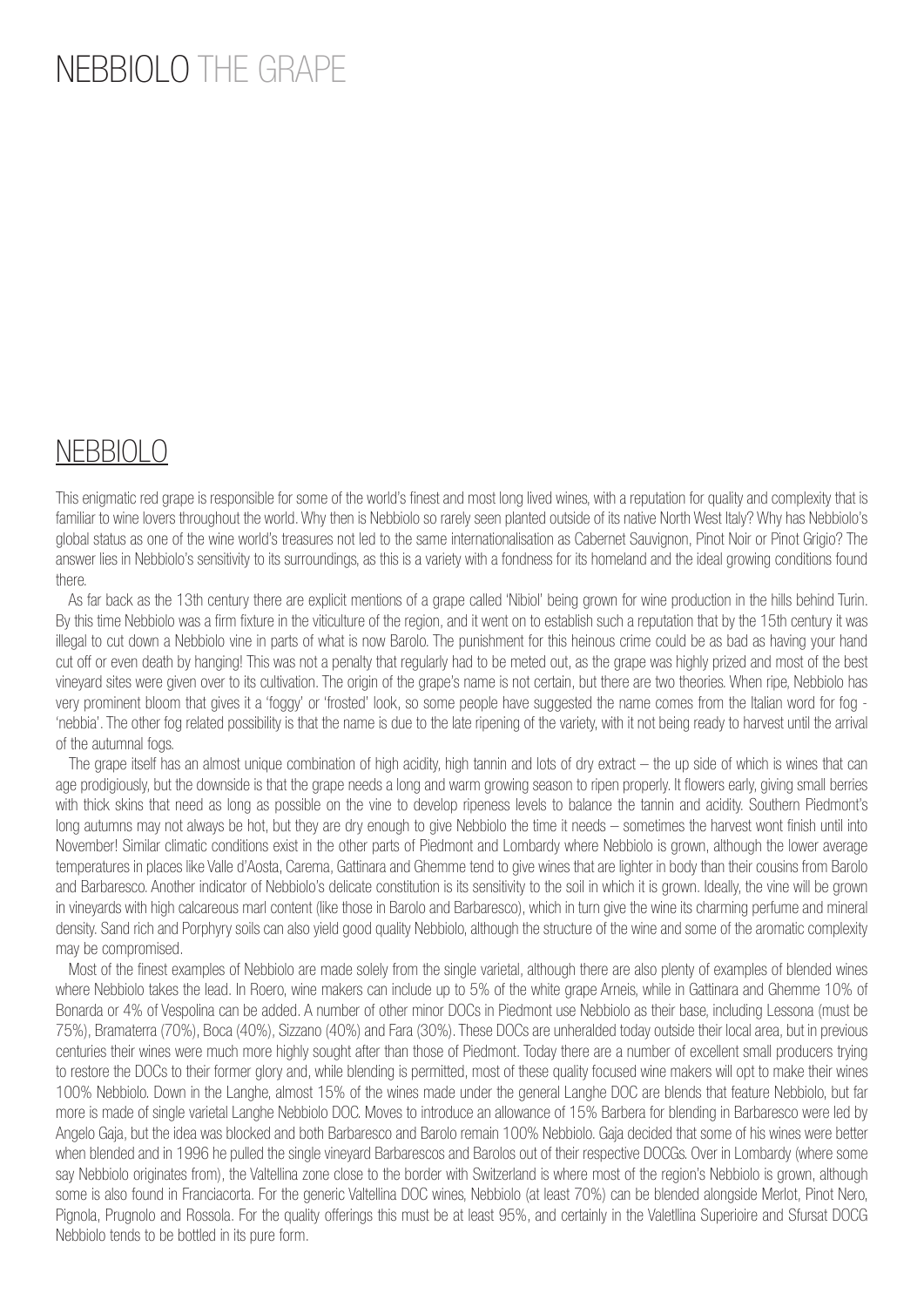## THE REGIONS NEBBIOLO

#### Valtellina

The northernmost region in Italy for growing Nebbiolo is Valtellina, where the grape is known as Chiavennasca. There are three key appellations here: Valtellina; Valtellina Superiore (split into 4 sub-zones) and Sforzato. The region is famous for its very steep slopes and low rainfall.

#### **Gattinara**

Historically, Gattinara was the most renowned region for production of Nebbiolo (or Spanna as it is known locally), commanding far higher prices than the wines of Piedmont. It is the best of a collection of DOCs nestled in the hills of Vercelli & Novara, many of which use Bonarda and Vespolina as a blending partner for Nebbiolo.

#### Barbaresco

North-east of Alba are the hills and calcareous soils around the village of Barbaresco. Until the 1850s, the Nebbiolo of the region was used to make sweet reds and it took a Frenchman to introduce them to the techniques required to ferment a wine to dryness. After this revolution in practice, it took another 130 years before a revolution in quality began that established the reputation that the region enjoys today.

The majority of the top vineyard sites are in the stretch of land between Barbaresco, Tre Stelle and Neive, with many of the top producers owning vines in a number of crus. Barbaresco is not only blessed with a number of extremely talented wine makers, but also a co-operative that has consistently produces wines of excellent quality. As with its neighbour Barolo, the battle between new (with their barriques) and old (with their large oak casks) means a variety of styles. The vineyard area in Barbaresco (680ha) is about half the size of Barolo and the lower altitude lends itself to earlier ripening and softer wines that are approachable earlier in their life.

#### Barolo

While the top producers of Barbaresco can often produce stunning wines from Nebbiolo, it is in Barolo that the best examples of this variety are to be found. A large number of 'Crus' are scattered around the environs of the region's villages, totalling a vineyard area that is three times the size of neighbouring Barbaresco. In a similar situation to the vineyards of Burgundy, each one is divided amongst a number of owners - the vast majority of which can point to long and illustrious histories of making wine in the area. There is a total of 1700ha of vines in the Barolo zone, some of which rise up to 1200ft and are dominated by two distinct soil types. The vineyards to the west, in and around the village of La Morra, are planted on calcareous marls that produce open and fragrant wines. In the eastern part of the zone around the villages of Castiglione Falletto and Serralunga d'Alba, the soil turns into less fertile sandstone and the resulting wines are tense, dense and reward time the cellar. Barolo, like all of the finest wine regions, is a melting pot of winemakers with different styles and approaches. The difference between modern and traditional is far more acute here than in many other regions, with the battle between Slovenian casks and French barriques refusing to go away. The traditional approach was to produce muscular wines of incredible density that would spend many years in casks before continuing their development for decades in bottle, while the modernists are making barrique aged wines that are supple and forward enough to enjoy in their relative youth.

#### Rest of the world

Despite Nebbiolo's travel sickness, there are a few examples of the grape being grown in the New World. The most commonly seen non-Italian Nebbiolos are from Australia, where the cooler climate regions have had limited success with the variety. The same is true of California, where Italian immigrants planted the grape back in the 19th century, but so far nothing of any note has emerged to rival the wines of the mother country. There are isolated plantings in South America, with Chile, Argentina and Uruguay all making examples of Nebbiolo although the struggle to find balance between ripeness and the grape's structure is proving difficult to overcome.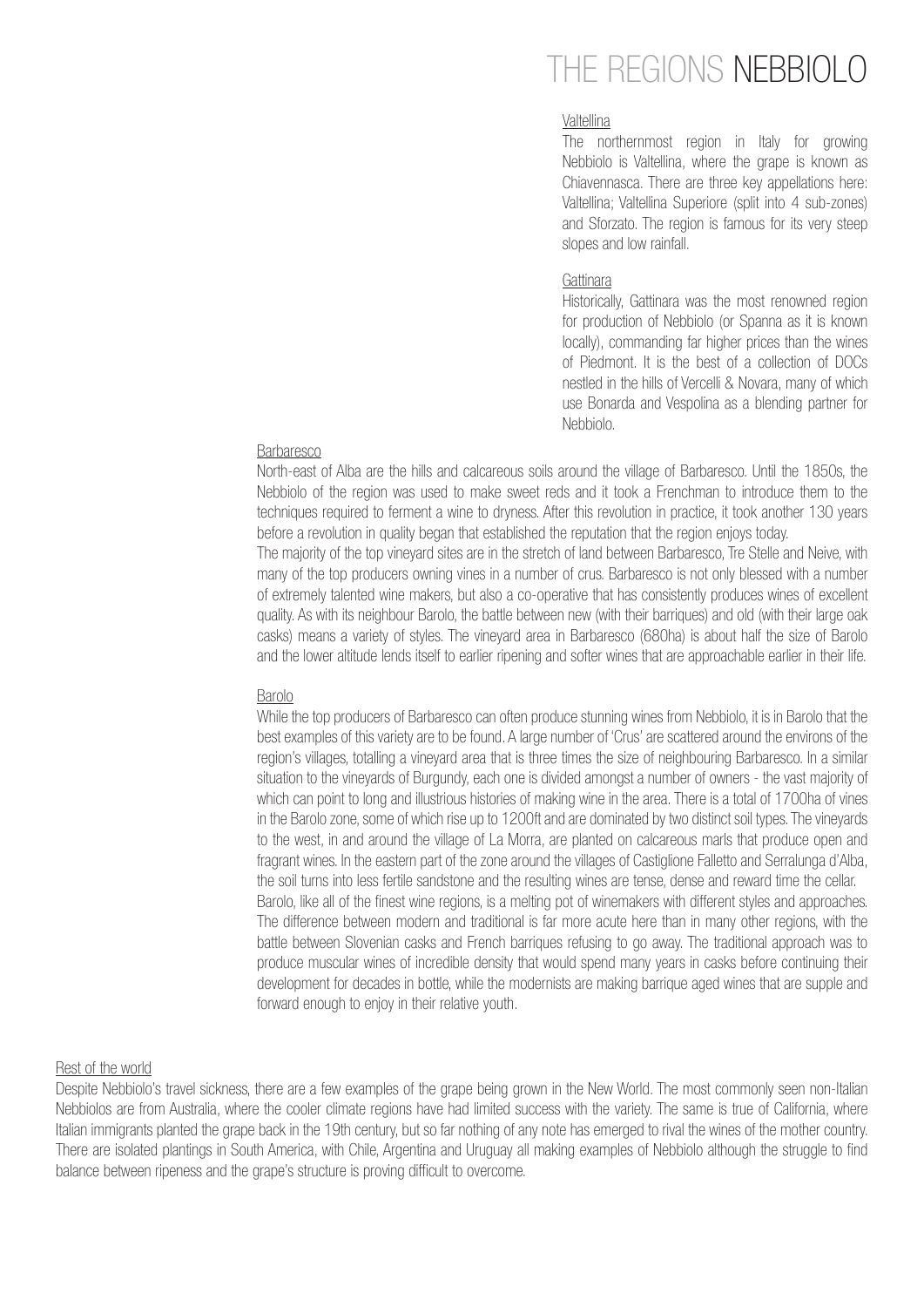# NEBBIOLO THE STYLES

#### Australia

Stephen Pannell is an Australian that loves the wines of Piedmont. He makes a number of wines from his vineyards in McClaren Vale and the Adelaide hills, focusing on Grenache but including one of the few New World Nebbiolos to have achieved commercial success. 2007 is his favourite vintage yet for the Nebbiolo, a wine that is open top fermented and aged for two years in old oak casks.

Widely praised for his pioneering spirit, Pannell received 90 points from Robert Parker's Wine Advocate for his 2007 Nebbiolo.

|                                                         | Available | Retail price       | <b>Tasting special</b><br>bottle price |
|---------------------------------------------------------|-----------|--------------------|----------------------------------------|
| 1: 2006 Adelaide Hills Nebbiolo; SC Pannell (Australia) |           | £ <del>33.95</del> | £30.56                                 |
| 14% ABV                                                 |           |                    |                                        |

## Valtellina

The Nebbiolo of this northern region of Italy is grown on the insanely steep slopes of the Alpine foothills. The best wines of Valtellina are made in the Superiore DOCG, which includes four designated subzones - Inferno, Sasella, Grumello and Valgella. A fifth, Paradiso, is the source of some of Valtellina's finest fruit, but as yet it has not been promoted to 'cru' status. The vines are planted in sandy soil and are on steep, terraced slopes.

Nino Negri is undoubtedly the top producer in the region and tonight we will taste two of their wines. The first is from their 11ha of 'Inferno', where the slope is so steep that during harvest they have to ferry the fruit back to the winery by helicopter! The vineyard is so-called because it is south facing and gets completely exposed to the sun during summer time. The 100% Nebbiolo wine is aged in French and American oak (75%) and old Slovenian oak casks (25%) for two years.

The most prestigious style of wine in Valtellina is Sfursat (also called Sfuzat or Sfurzato), which translates as 'struggle'. The name derives from the problems encountered when working on the region's best (and therefore steeply terraced) vineyard sites and the style of the wine is a Nebbiolo version of Amarone. Nino Negri's 5<sup>\*</sup> is widely acclaimed as the best wine of the entire region, made from 100% Nebbiolo grapes air dried on straw mats for three months. The wine is matured for two years in 100% new French oak barriques.

|                                                                               | Available | Retail price       | Tasting special<br>bottle price |
|-------------------------------------------------------------------------------|-----------|--------------------|---------------------------------|
| 2: 2006 'Inferno' Valtellina Superioire DOCG; Nino Negri (Italy)<br>13.5% ABV | 6         | £ <del>22.95</del> | £20.66                          |
| 3: 2006 '5*' Valtellina Sfurzat DOCG; Nino Negri (Italy)<br>16% ABV           | 4         | £ <del>56.95</del> | £51.26                          |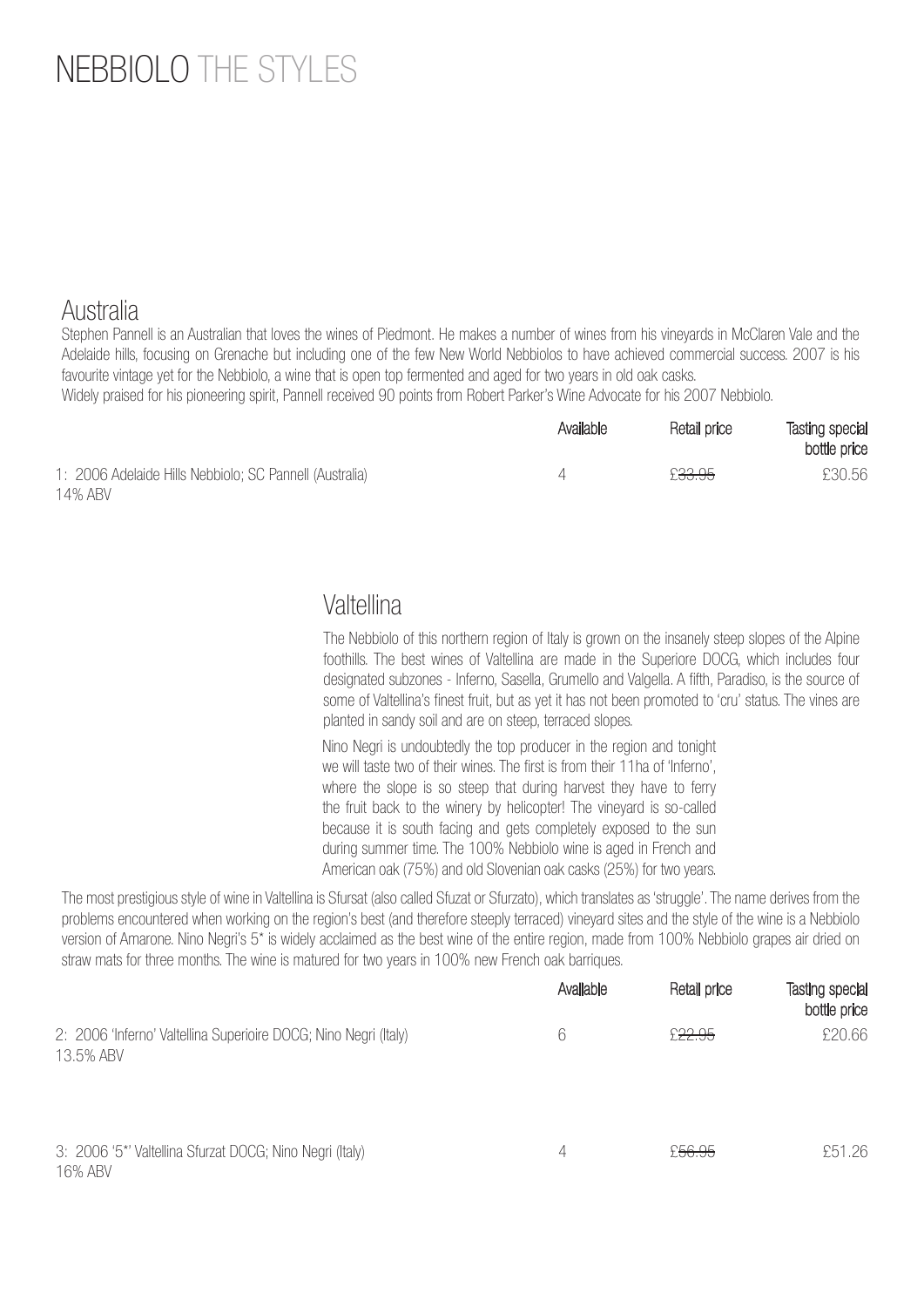# THE STYLES NEBBIOLO

### **Gattinara**

Nebbiolo is known as Spanna in this part of Northern Piedmont and it must form 90% of the final blend. The region used to be very famous for the quality of its wines, although it was virtually unknown outside Northern Italy for much of the 20th century. Since being upgraded to DOCG status in 1990, Gattinara has attracted the attention of many buyers of Italian wine looking for bargains, in a similar fashion to the emergence of Cornas in France's Rhone Valley. Travaglini are perhaps the most renowned of Gattinara's wineries and we will taste their regular DOCG bottling tonight, which is made from 100% Nebbiolo and aged for two ears in old Slovenian oak casks. The bottle is somewhat unique and was adopted by the Travaglini family after they discovered some bottles of the fantastic 1952 vintage that had been designed by a local glassmaker in the now famous warped design. Apparently it self-decants!

|                                            | Available | Retail price       | Tasting special<br>bottle price |
|--------------------------------------------|-----------|--------------------|---------------------------------|
| 4: 2004 Gattinara DOCG; Travaglini (Italy) |           | £ <del>29.95</del> | £26.96                          |
| 13.5% ABV                                  |           |                    |                                 |

#### Langhe

The Langhe is the area surrounding Barbaresco and Barolo, where a number of different wine styles can be made. Red or white grapes can be blended to make generic Langhe Rosso or Bianco, but the signature wine of this DOC has become Langhe Nebbiolo and many of the best producers in Barolo & Barbaresco use this designation in the same way that Burgundian vignerons may use Bourgogne Rouge. For the Nebbiolo grown (or bought in) from outside the more prestigious appellations, or sometimes from fruit declassified from within them, Langhe Nebbiolo has become an entry level wine that can offer fantastic value for money. One such example is the wine we will taste tonight - a Langhe Nebbiolo from Produttori del Barbaresco. All of the fruit is from within the Barbaresco DOCG, but it comes from young vines or less auspicious vineyard parcels. In order to avoid the ageing requirements of the DOCG and bottle it before the required 21 months for Barbaresco, the wine is bottled after 9 months in old oak casks and declassified.

|                                                                | Available | Retail price       | Tasting special<br>bottle price |
|----------------------------------------------------------------|-----------|--------------------|---------------------------------|
| 5: 2008 Langhe Nebbiolo DOC; Produttori del Barbaresco (Italy) | n/a       | £ <del>18.95</del> | £17.06                          |
| 14% ABV **We will have more stock of this wine next week       |           |                    |                                 |